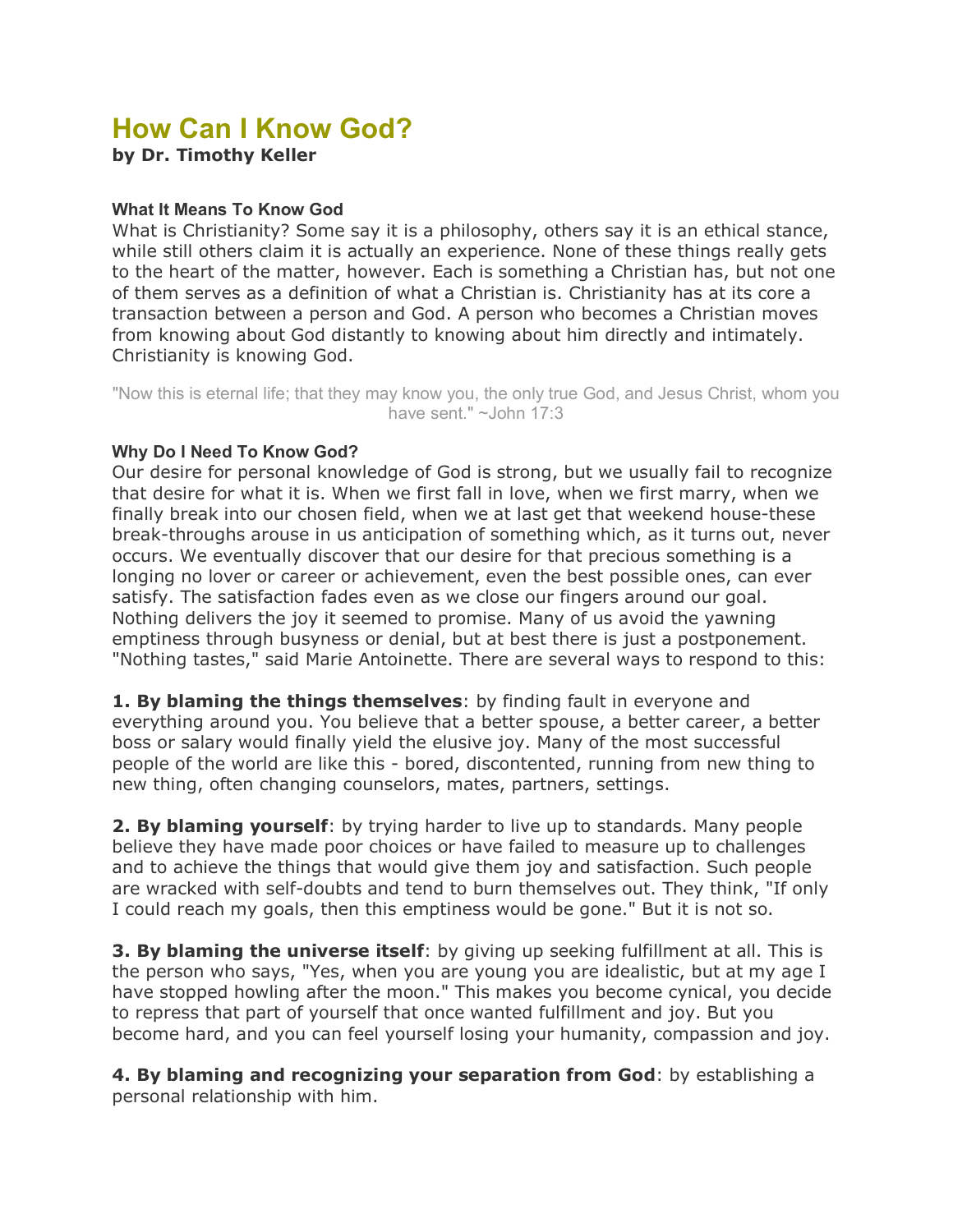The Christian says, "Creatures are not born with desires unless satisfaction for those desires exists. A baby feels hunger; well there is such a thing as food. A duckling wants to swim; well there is such a thing as water. Men feel sexual desire; well there is such a thing as sex. If I find in myself a desire which no experience in this world can satisfy, the most probable explanation is that I was made for another world. If none of my earthly pleasures satisfy it, that does not mean that the universe is a fraud. Probably earthly pleasures were never meant to satisfy it, but only to arouse it, to suggest the real thing." - C. S. Lewis

## **How Can I Know God?**

In order to form a personal relationship with God, you must know three things:

## **Who we are**:

We are God's creation. God created us and built us for a relationship with him. We belong to him, and we owe him gratitude for every breath, every moment, every thing. Because humans were built to live for him (to worship), we will always try to worship something-if not God, we will choose some other object of ultimate devotion to give our lives meaning.

## **We are sinners**:

We have all chosen (and re-affirm daily) to reject God and to make our own joy and happiness our highest priority. We do not want to worship God and surrender our self as master, yet we are built to worship, so we cling to idols, centering our lives on things that promise to give us meaning: success, relationships, influence, love, comfort , and so on.

## **We are in spiritual bondage**:

To live for anything else but God leads to breakdown and decay. When a fish leaves the water, which he was built for, he is not free, but dead. Worshiping other things besides God leads to a loss of meaning. If we achieve these things, they cannot deliver satisfaction, because they were never meant to be "gods." They were never meant to replace God. Worshiping other things besides God also leads to self-image problems. We end up defining ourselves in terms of our achievement in these things. We must have them or all is lost; so they drive us to work too hard, or they fill us with terror if they are jeopardized.

## **Who God is:**

**He is love and justice**. His active concern is for our joy and well-being. Most people love those who love them, yet God loves and seeks the good even of people who are his enemies. But because God is good and loving, he cannot tolerate evil. The opposite of love is not anger, but indifference. "The more you love your son, the more you hate in him the liar, the drunkard, the traitor," (E. Gifford). To imagine God's situation, imagine a judge who also is a father, who sits at the trial of his guilty son. A judge knows he cannot let his son go, for without justice no society can survive. How much less can a loving God merely ignore or suspend justice for us-who are loved, yet guilty of rebellion against his loving authority?

**He is Jesus Christ**. Jesus is God himself come to Earth. He first lived a perfect life,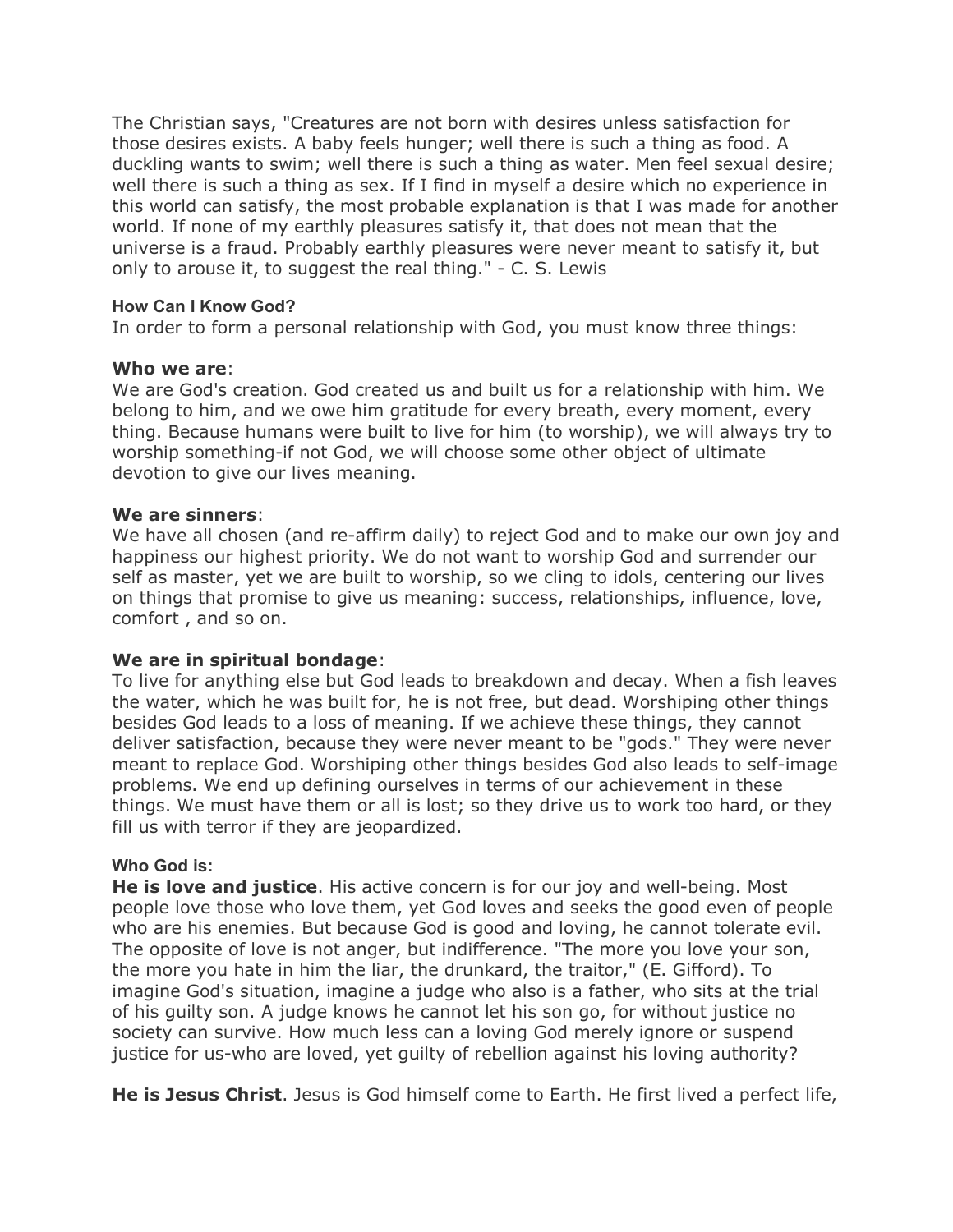loving God with all his heart, soul and mind, fulfilling all human obligation to God. He lived the life you owed-a perfect record. Then, instead of receiving his deserved reward (eternal life), Jesus gave his life as a sacrifice for our sins, taking the punishment and death each of us owed. When we believe in him: 1.) our sins are paid for by his death and 2.) his perfect life record is transferred to our account. So God accepts and regards us as if we have done all Christ has done.

## **What You Must Do:**

**You must repent**. There first must be an admission that you have been living as your own master, worshiping the wrong things, violation God's loving laws. "Repentance" means you ask forgiveness and turn from that stance with a willingness to live for and center on him.

**You must believe**. Faith is transferring your trust from your own efforts to the efforts of Christ. You were relying on other things to make you acceptable, but now you consciously begin relying on what Jesus did for your acceptance with God. All you need is nothing. If you think, "God owes me something for all my efforts," you are still on the outside.

Pray after this fashion: "I see I am more flawed and sinful than I ever dared believe, but that I am even more loved and accepted than I ever dared hope. I turn from my old life of living for myself. I have nothing in my record to merit your approval, but I now rest in what Jesus did and ask to be accepted into God's family for his sake."

When you make this transaction, two things happen at once:

 1) your accounts are cleared, your sins are wiped out permanently, you are adopted legally into God's family, and

 2) the Holy Spirit enters your heart and begins to change your into the character of Jesus.

**You must follow through**. Tell a Christian friend about your commitment. Get yourself training in the basic Christian disciplines of prayer, worship, Bible study and fellowship with other Christians. You can contact our church office at 404.633.8077, and we will be eager to connect you with someone who can help you begin to grow as a Christian. Consider reading "The Fight," by John White, a good book for developing a new Christian life.

## **Why Should I Seek?**

On one hand, you may feel that you "need" him. Even though you may recognize that you have needs only God can meet, you must not try to use him to achieve your own ends. It is not possible to bargain with God ("I'll do this if you will do that"). That is not Christianity at all, but a form of magic or paganism in which you "appease" the cranky deity in exchange for a favor.

Are you getting into Christianity to serve God, or to get God to serve you? Those are two opposite motives and they result in two different religions. You must come